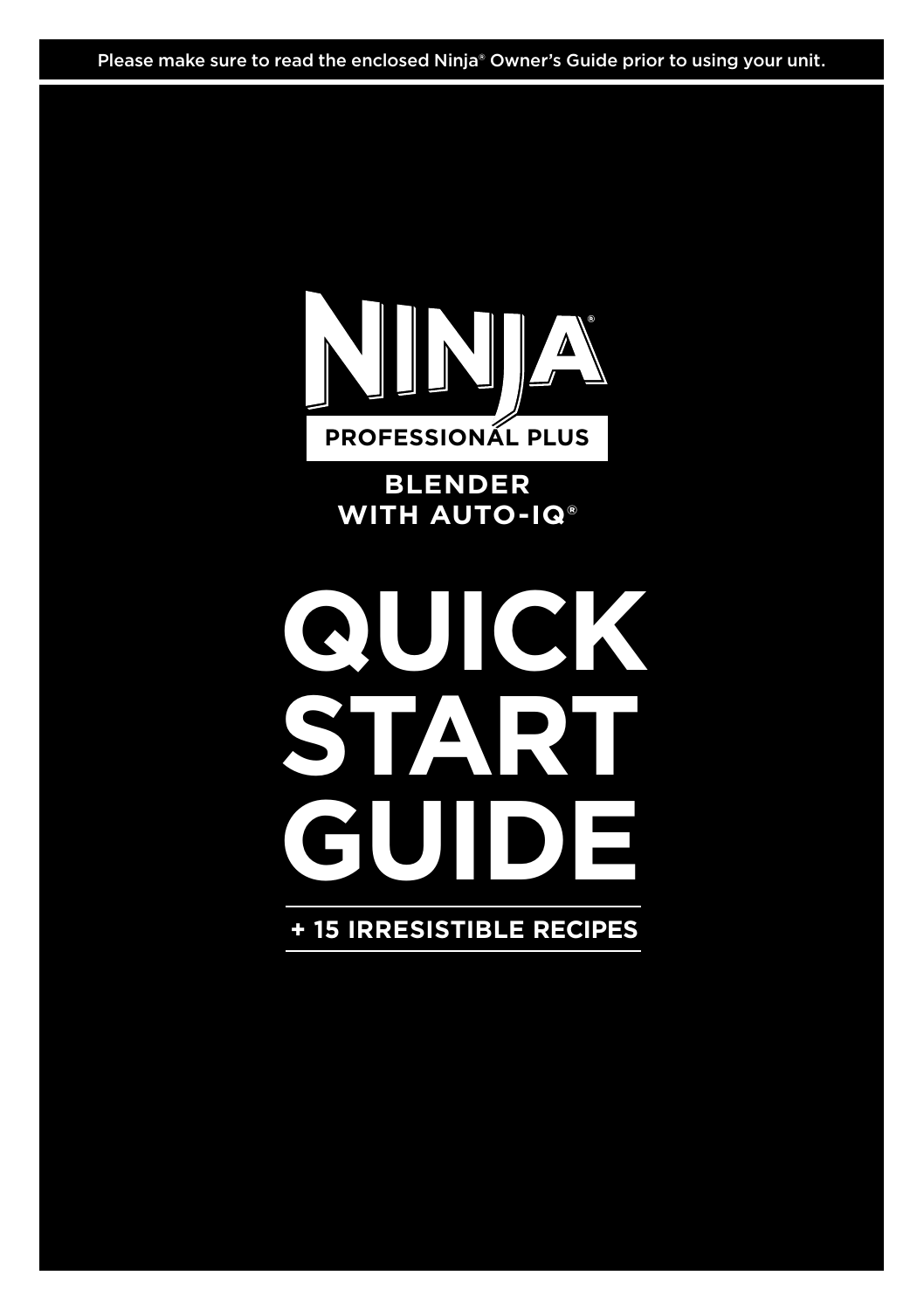#### **NINJA® PROFESSIONAL PLUS BLENDER WITH AUTO-IQ®**

### **PROFESSIONAL PLUS BLENDER WITH AUTO-IQ® QUICK ASSEMBLY**

#### **AUTO-IQ PROGRAMS**

Intelligent preset programs combine unique blending and pausing patterns that do the work for you. Once a preset program is selected, it will start immediately and automatically stop when blending is complete. To stop blending before the end of the program, press the currently active button again.

#### **TOTAL CRUSHING® PITCHER**



**Smoothie** Whole Fruits/Vegetables Fibrous Ingredients Seeds

**Ice Crush Margaritas** Daiquiris Milkshakes

### **Dishwasher:** The container, lid, and loose, sharp blade assembly are all dishwasher safe. The lid and blade assembly are top-rack

dishwasher safe only. Ensure the blade assembly is removed from the container before placing in the dishwasher.

**CLEANING**

**Hand-Washing:** Wash container, lid, and loose, sharp blade assembly in warm, soapy water. When washing the blade assembly, use a dishwashing utensil with a handle to avoid direct hand contact with blades. Handle blade assembly with care to avoid contact with sharp edges. Rinse and air-dry thoroughly.

**WARNING:** Always unplug the blender base before cleaning.

**WARNING:** Handle the blade assembly with care when washing, as the blades are sharp. Contact with the blades' edges can result in laceration.

#### **TOTAL CRUSHING® PITCHER**



NOTE: The pitcher lid handle will not fold down unless it is attached to the pitcher.

Once the Total Crushing Pitcher is locked onto base, press the Power button  $\bigcirc$  to turn the unit on.

**WARNING:** Stacked Blade Assembly is sharp and not locked in place. Make sure lid is locked onto pitcher before pouring contents. If pouring without lid, carefully remove Stacked Blade Assembly first. Failure to do so will result in a risk of laceration. Refer to the Ninja Owner's Guide for additional information.

#### **MANUAL PROGRAMS**

**LOW, MEDIUM, and HIGH:** When selected, each of these speeds runs continuously for 60 seconds. Press the currently active button again to stop the program sooner. They do not work in conjunction with any Auto-iQ programs.

**PULSE:** Offers greater control of pulsing and blending. Operates only when **PULSE** is pressed. Use short presses for short pulses and long presses for long pulses.

**TIP:** Use PULSE to quickly chop onions, celery, carrots, and more.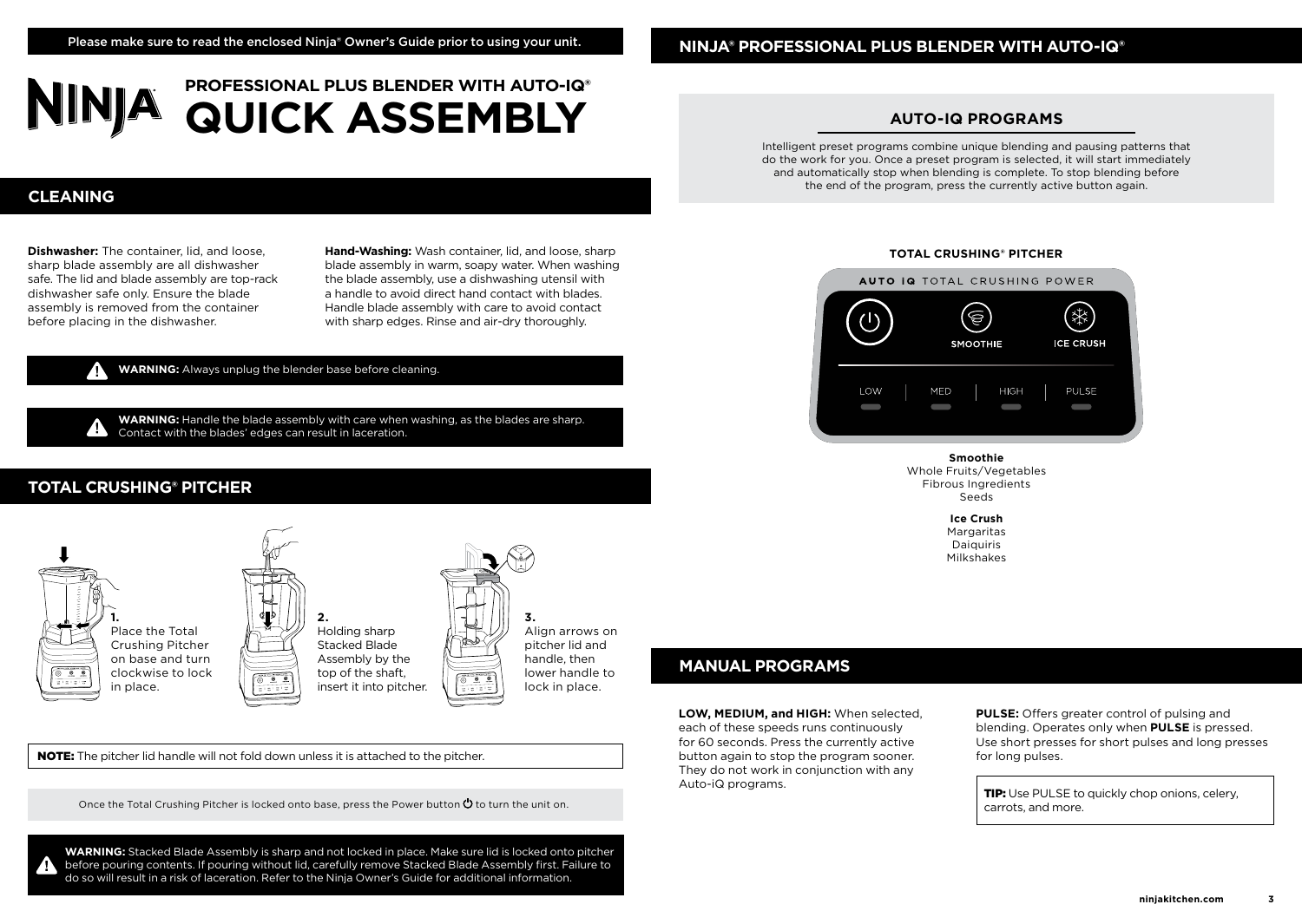### WATERMELON **QUENCH**

**PREP:** 5 MINUTES | **CONTAINER:** 72-OUNCE TOTAL CRUSHING® PITCHER | **MAKES:** 1 SERVING

#### **INGREDIENTS**

2 1/2 cups watermelon chunks 2 cups pomegranate juice 1 cup frozen peach slices

#### **DIRECTIONS**

**1** Place all ingredients into the 72-ounce Total Crushing Pitcher in the order listed. **2** Select SMOOTHIE.

### **SMOOTHIE SMOOTHIE** BANANA MOCHA ALMOND SMOOTHIE

**PREP:** 5 MINUTES | **CONTAINER:** 72-OUNCE TOTAL CRUSHING® PITCHER | **MAKES:** 2–3 SERVINGS

#### **INGREDIENTS**

- 1 large ripe banana, cut in half
- 1 cup strongly brewed coffee, chilled
- 1 cup almond milk
- 3 tablespoons creamy almond butter
- 2 teaspoons agave nectar
- 3 tablespoons cocoa powder
- $2\frac{1}{2}$  cups ice

#### **DIRECTIONS**

- **1** Place all ingredients into the 72-ounce Total Crushing Pitcher in the order listed.
- **2** Select SMOOTHIE.

#### **DO NOT BLEND HOT INGREDIENTS.**

### **SMOOTHIE SMOOTHIE** APPLE PIE SMOOTHIE

**PREP:** 5 MINUTES | **CONTAINER:** 72-OUNCE TOTAL CRUSHING® PITCHER | **MAKES:** 8 SERVINGS

#### **INGREDIENTS**

#### **DIRECTIONS**

- 4 large Golden Delicious apples, cored, chopped
- 4 cups unsweetened almond milk
- 1 tablespoon lemon juice
- 2 tablespoons brown sugar
- 1 teaspoon ground cinnamon
- <sup>1</sup>/<sub>4</sub> teaspoon ground nutmeg
- 1/<sub>2</sub> teaspoon kosher salt
- 4 cups ice
- **1** Place all ingredients into the 72-ounce
- Total Crushing Pitcher in the order listed. **2** Select SMOOTHIE.

### TROPICAL **CHILL**

**PREP:** 5 MINUTES | **CONTAINER:** 72-OUNCE TOTAL CRUSHING® PITCHER | **MAKES:** 2–4 SERVINGS

#### **INGREDIENTS**

- 1 ripe banana, cut in half
- $1/2$  cup honeydew melon chunks
- $1/4$  lime, peeled, cut in half, seeds removed
- $1\frac{1}{2}$  cups coconut water
- 2 cups frozen pineapple chunks
- 1 cup ice

#### **INSTRUCTIONS**

- **1** Place all ingredients into the 72-ounce Total Crushing Pitcher in the order listed.
- **2** Select SMOOTHIE.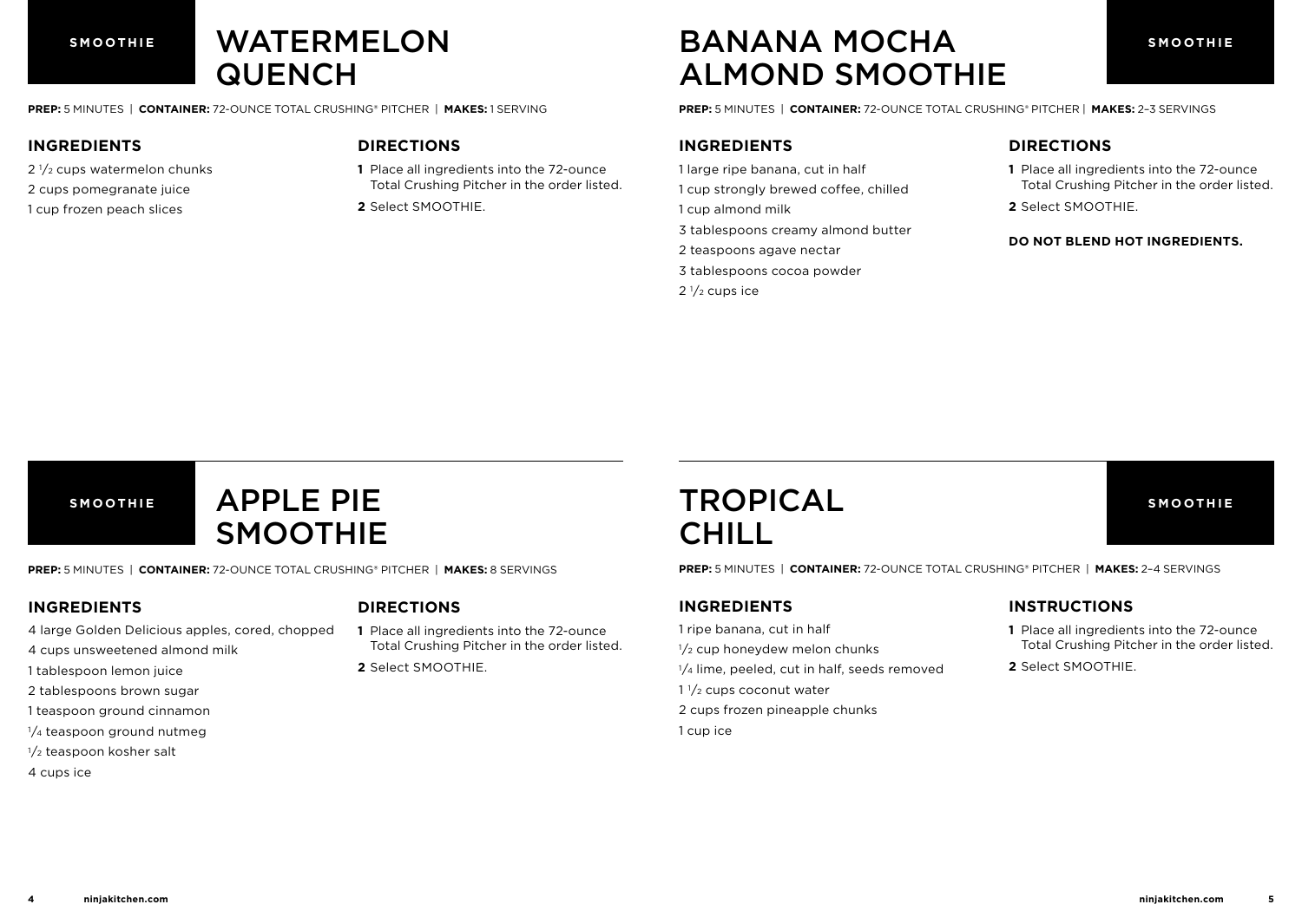**SMOOTHIE**

### CINNAMON & COFFEE SMOOTHIE

**PREP:** 5 MINUTES | **CONTAINER:** 72-OUNCE TOTAL CRUSHING® PITCHER | **MAKES:** 2–3 SERVINGS

#### **INGREDIENTS**

- $1/2$  cup strongly brewed coffee, cooled
- 1 square (1 ounce) dark chocolate
- 1 cup rice milk
- 1 teaspoon ground cinnamon
- $1/2$  cup low-fat vanilla yogurt
- 4–6 ice cubes

#### **DIRECTIONS**

- **1** Place all ingredients into the 72-ounce Total Crushing Pitcher in the order listed.
- **2** Select SMOOTHIE.

#### **DO NOT BLEND HOT INGREDIENTS.**

### FRESH CITRUS MARGARITA

**PREP:** 5 MINUTES | **CONTAINER:** 72-OUNCE TOTAL CRUSHING® PITCHER | **MAKES:** 4 SERVINGS

#### **INGREDIENTS**

- 1 lime, peeled, cut in half, seeds removed
- 1 lemon, peeled, cut in quarters, seeds removed
- 1/<sub>3</sub> cup orange juice
- 1/<sub>4</sub> cup triple sec
- $2/3$  cup tequila
- 4 cups ice

#### **DIRECTIONS**

- **1** Place all ingredients into the 72-ounce Total Crushing Pitcher in the order listed.
- **2** Select ICE CRUSH.

#### **ICE CRUSH**

### LEM-MOSA

**PREP:** 5 MINUTES | **CONTAINER:** 72-OUNCE TOTAL CRUSHING® PITCHER | **MAKES:** 6 SERVINGS

#### **INGREDIENTS**

#### **DIRECTIONS**

- 3 lemons, peeled, cut in half, seeds removed
- 4 fresh mint leaves
- $1<sup>3</sup>/4$  cups dry white wine
- 2 tablespoons agave nectar
- $3\frac{1}{2}$  cups ice

**1** Place all ingredients into the 72-ounce Total Crushing Pitcher in the order listed.

**2** Select ICE CRUSH.

### PEAR GINGER SAKE MARTINI

**PREP:** 10 MINUTES | **CONTAINER:** 72-OUNCE TOTAL CRUSHING® PITCHER | **MAKES:** 4 SERVINGS

#### **INGREDIENTS**

- 1 frozen pear, peeled, cored  $1/2$  teaspoon grated fresh ginger 2 cups pear juice  $\frac{1}{2}$  to  $\frac{3}{4}$  cup sake
- 1 tablespoon agave nectar
- 1 cup ice

#### **DIRECTIONS**

**1** Place all ingredients into the 72-ounce Total Crushing Pitcher in the order listed.

**ICE CRUSH**

**2** Select ICE CRUSH.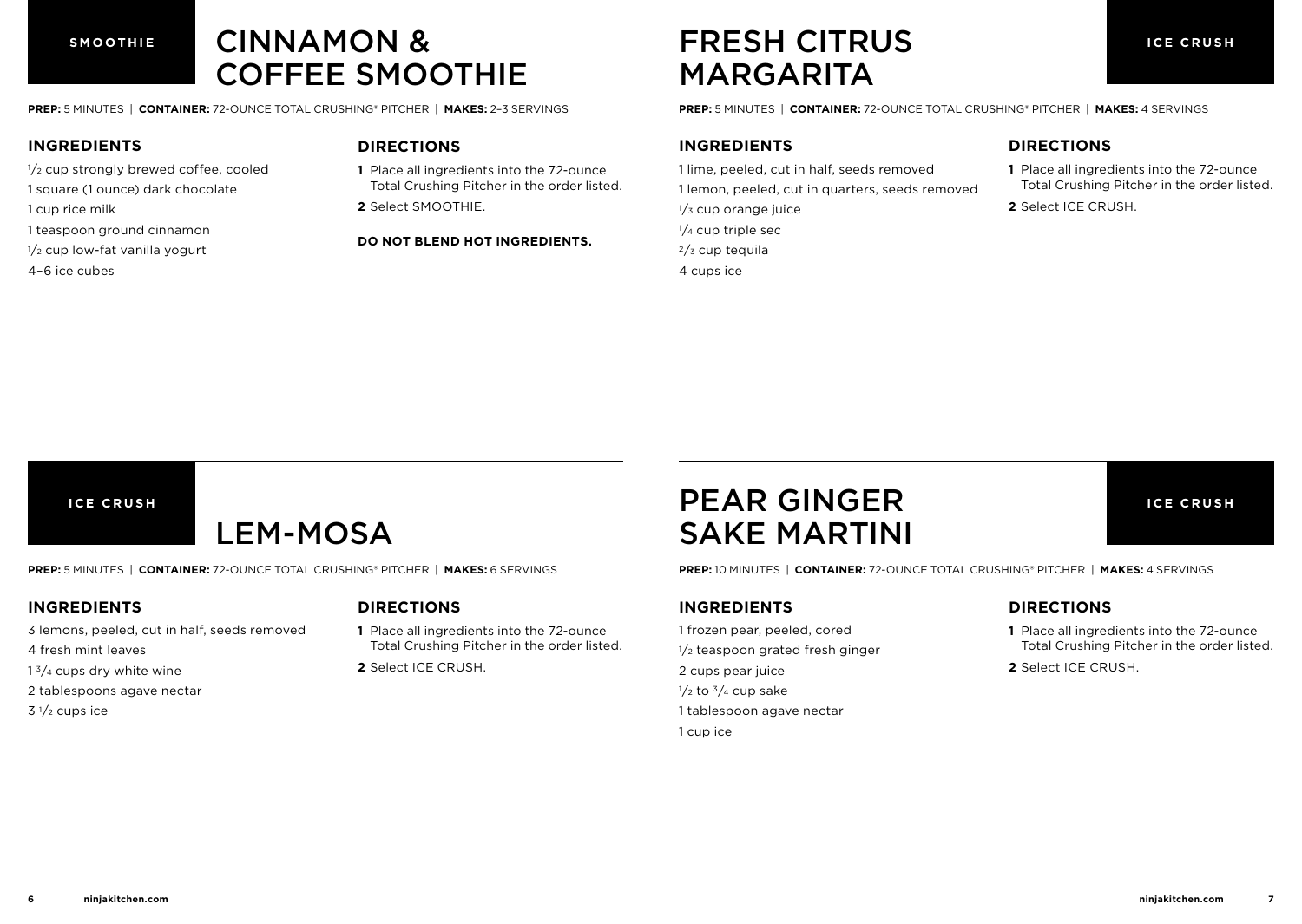### JAMAICAN **SCREWDRIVER**

**PREP:** 10 MINUTES | **CONTAINER:** 72-OUNCE TOTAL CRUSHING® PITCHER | **MAKES:** 4 SERVINGS

#### **INGREDIENTS**

- $1\frac{1}{2}$  cups orange juice
- $1/2$  cup vodka
- 1/<sub>4</sub> cup light rum
- 1 small ripe banana, cut in half
- $1\frac{1}{2}$  cup frozen pineapple chunks
- 2 cups ice
- 4 orange slices, for garnish

#### **DIRECTIONS**

- **1** Place all ingredients, except orange slices, into the 72-ounce Total Crushing Pitcher in the order listed.
- **2** Select ICE CRUSH.
- **3** Pour into chilled glasses and garnish with orange slices.

### SPINACH ARTICHOKE DIP

**PREP:** 15 MINUTES | **COOK:** 30 MINUTES **CONTAINER:** 72-OUNCE TOTAL CRUSHING® PITCHER | **MAKES:** 9 CUPS

#### **INGREDIENTS**

- 3 tablespoons unsalted butter
- 2 cloves garlic, peeled, chopped
- 1 large onion, peeled, chopped
- 1/<sub>3</sub> cup all-purpose flour
- 2 teaspoons kosher salt
- 1 teaspoon ground black pepper
- 1 can (14 ounces) artichoke hearts, drained
- 1 pound baby spinach
- 4 cups low-sodium vegetable broth
- 2 cups grated Parmesan cheese
- $1/2$  cup sour cream

#### **DO NOT BLEND HOT INGREDIENTS.**

#### **MANUAL**

**ICE CRUSH**

### **STRAWBERRY** DAIQUIRI

**PREP:** 5 MINUTES | **CONTAINER:** 72-OUNCE TOTAL CRUSHING® PITCHER | **MAKES:** 5 SERVINGS

#### **INGREDIENTS**

- 1 cup lime juice
- 1 cup light rum
- 4 cups frozen strawberries

#### **DIRECTIONS**

- **1** Place all ingredients into the 72-ounce Total Crushing Pitcher in the order listed.
- **2** Select ICE CRUSH.

### CHIPOTLE SALSA

**PREP:** 10 MINUTES | **CHILL:** 1 HOUR | **CONTAINER:** 72-OUNCE TOTAL CRUSHING® PITCHER | **MAKES:** 4 CUPS

#### **INGREDIENTS**

- 2 cans (10 ounces each) whole peeled tomatoes, drained
- 1 small white onion, peeled, cut in quarters
- 1 jalapeño pepper, cut in half, seeds removed
- 1 canned chipotle pepper in adobo sauce
- 2 tablespoons adobo sauce
- 1 bunch cilantro, stems removed
- 1 lime, peeled, cut in quarters, seeds removed
- Kosher salt, to taste
- Ground black pepper, to taste

#### **DIRECTIONS**

**DIRECTIONS**

for 20 minutes.

temperature.

is reached.

**1** Place butter, garlic, and onion into a 5-quart saucepan over medium-low

**2** Add flour, salt, and pepper, and stir to incorporate. Add artichoke hearts, spinach, and broth. Bring to a boil, then reduce heat to medium-low and cook

**3** Remove from heat and cool to room

**5** Return sauce to saucepan, add Parmesan and sour cream, then simmer until heated through.

**4** Place cooled mixture into the 72-ounce Total Crushing Pitcher. Select HIGH and blend until desired consistency

heat. Cook for 5 minutes.

- **1** Place all ingredients into the 72-ounce Total Crushing Pitcher in the order listed.
- **2** PULSE until desired consistency is reached.
- **3** Cover and refrigerate at least 1 hour before serving.

**MANUAL**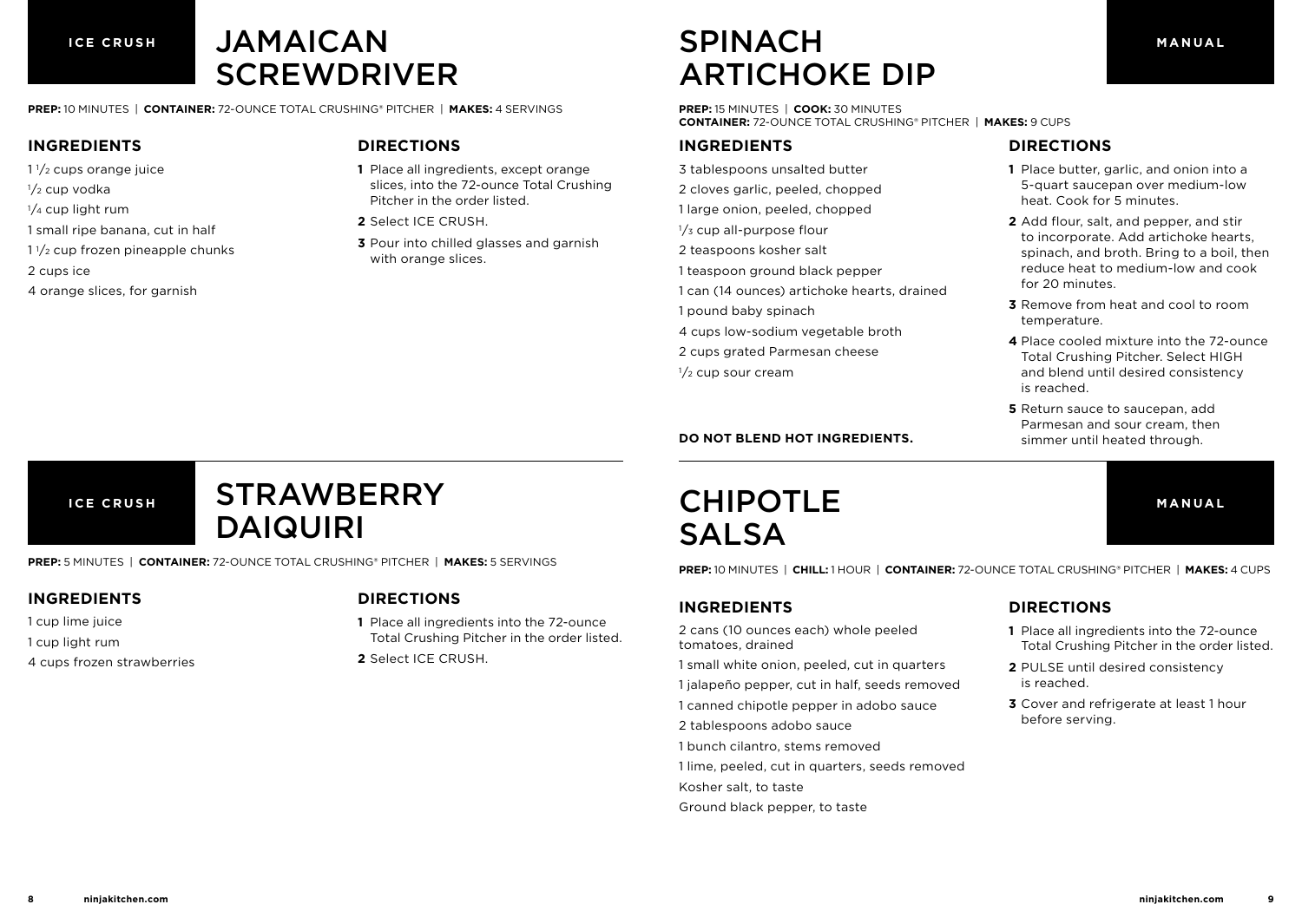## BROCCOLI CHEDDAR SOUP

**PREP:** 15 MINUTES | **COOK:** 35–40 MINUTES **CONTAINER:** 72-OUNCE TOTAL CRUSHING® PITCHER | **MAKES:** 6 SERVINGS

**INGREDIENTS**

- 3 tablespoons butter
- $1/2$  small yellow onion, peeled, chopped
- 1 medium carrot, peeled, chopped
- 2 tablespoons flour
- 3 cups chicken broth
- 3 cups broccoli florets
- 1 cup whole milk
- $3/4$  cup shredded cheddar cheese
- Kosher salt, to taste
- Ground black pepper, to taste

#### **DIRECTIONS**

- **1** Place butter into a heavy-bottom saucepan over medium heat; stir until melted. Add onion and carrot and cook until tender, about 5 minutes.
- **2** Whisk in the flour and cook 5 more minutes. Add broth and continue stirring as mixture thickens. Add broccoli and simmer over medium heat until tender, 20 to 25 minutes, stirring occasionally. Let cool to room temperature.
- **3** Place cooled soup into the 72-ounce Total Crushing Pitcher. Select HIGH and blend until desired consistency is reached.
- **4** Transfer the soup back to the saucepan. Add milk, cheese, salt, and pepper. Simmer until heated through.

### **MANUAL MANUAL** FROZEN STRAWBERRY PEACH TREAT

**PREP:** 10 MINUTES | **CONTAINER:** 72-OUNCE TOTAL CRUSHING® PITCHER | **MAKES:** 1 SERVING

#### **INGREDIENTS**

- 1 1/2 cups frozen strawberries 1/<sub>2</sub> cup frozen peaches 1 cup whole milk
- 1/4 cup low-fat vanilla yogurt
- 2 tablespoons agave nectar
- 1 teaspoon vanilla extract

#### **DIRECTIONS**

- **1** Place all ingredients into the 72-ounce Total Crushing Pitcher in the order listed.
- **2** Select HIGH until smooth.

#### **DO NOT BLEND HOT INGREDIENTS.**

**MANUAL**



**PREP:** 5 MINUTES | **CONTAINER:** 72-OUNCE TOTAL CRUSHING® PITCHER | **MAKES:** 4 SERVINGS

#### **INGREDIENTS**

- 1 cup vanilla oat milk
- 1/<sub>2</sub> cup walnut halves
- $1/2$  teaspoon pure vanilla extract
- 2 packets (.035 ounces each) stevia
- 1 cup nonfat vanilla yogurt
- $2\frac{1}{2}$  cups ice

#### **DIRECTIONS**

- **1** Place all ingredients into the 72-ounce Total Crushing Pitcher in the order listed.
- **2** Select HIGH until smooth.